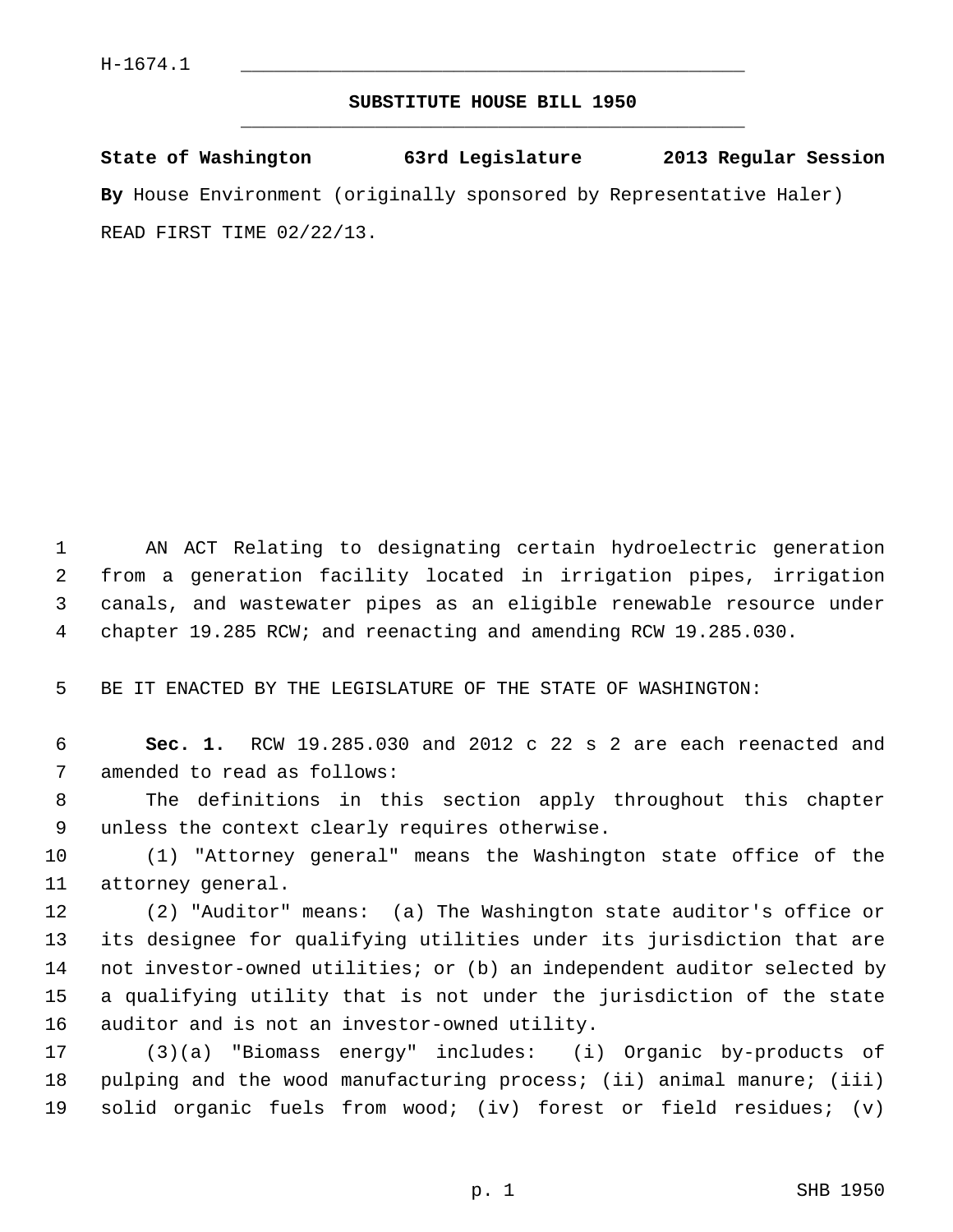1 untreated wooden demolition or construction debris; (vi) food waste and 2 food processing residuals; (vii) liquors derived from algae; (viii) 3 dedicated energy crops; and (ix) yard waste.

 4 (b) "Biomass energy" does not include: (i) Wood pieces that have 5 been treated with chemical preservatives such as creosote, 6 pentachlorophenol, or copper-chrome-arsenic; (ii) wood from old growth 7 forests; or (iii) municipal solid waste.

 8 (4) "Commission" means the Washington state utilities and 9 transportation commission.

10 (5) "Conservation" means any reduction in electric power 11 consumption resulting from increases in the efficiency of energy use, 12 production, or distribution.

13 (6) "Cost-effective" has the same meaning as defined in RCW 14 80.52.030.

15 (7) "Council" means the Washington state apprenticeship and 16 training council within the department of labor and industries.

17 (8) "Customer" means a person or entity that purchases electricity 18 for ultimate consumption and not for resale.

19 (9) "Department" means the department of commerce or its successor.

20 (10) "Distributed generation" means an eligible renewable resource 21 where the generation facility or any integrated cluster of such 22 facilities has a generating capacity of not more than five megawatts.

23 (11) "Eligible renewable resource" means:

24 (a) Electricity from a generation facility powered by a renewable 25 resource other than freshwater that commences operation after March 31, 26 1999, where: (i) The facility is located in the Pacific Northwest; or 27 (ii) the electricity from the facility is delivered into Washington 28 state on a real-time basis without shaping, storage, or integration 29 services;

30 (b) Incremental electricity produced as a result of efficiency 31 improvements completed after March 31, 1999, to hydroelectric 32 generation projects owned by a qualifying utility and located in the 33 Pacific Northwest ((or to hydroelectric generation in irrigation pipes 34 and canals located in the Pacific Northwest,)) where the additional 35 generation ((in either case)) does not result in new water diversions 36 or impoundments; ((and))

37 (c) Hydroelectric generation from a project completed after March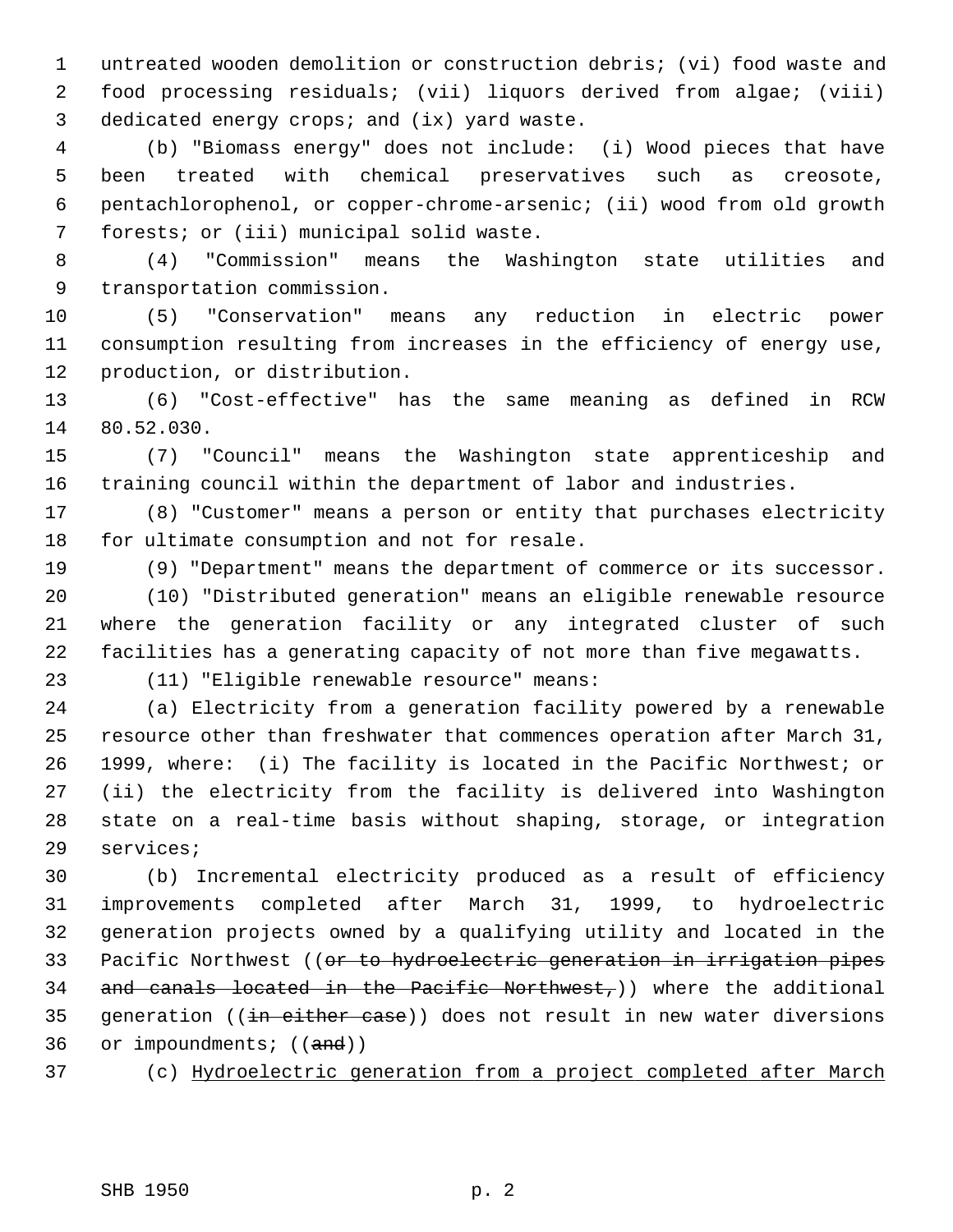1 31, 1999, where the generation facility is located in irrigation pipes, 2 irrigation canals, and wastewater pipes located in Washington where the

3 generation does not result in new water diversions or impoundments; or

4 (d) Qualified biomass energy.

 5 (12) "Investor-owned utility" has the same meaning as defined in 6 RCW 19.29A.010.

 7 (13) "Load" means the amount of kilowatt-hours of electricity 8 delivered in the most recently completed year by a qualifying utility 9 to its Washington retail customers.

10 (14) "Nonpower attributes" means all environmentally related 11 characteristics, exclusive of energy, capacity reliability, and other 12 electrical power service attributes, that are associated with the 13 generation of electricity from a renewable resource, including but not 14 limited to the facility's fuel type, geographic location, vintage, 15 qualification as an eligible renewable resource, and avoided emissions 16 of pollutants to the air, soil, or water, and avoided emissions of 17 carbon dioxide and other greenhouse gases.

18 (15) "Pacific Northwest" has the same meaning as defined for the 19 Bonneville power administration in section 3 of the Pacific Northwest 20 electric power planning and conservation act (94 Stat. 2698; 16 U.S.C. 21 Sec. 839a).

22 (16) "Public facility" has the same meaning as defined in RCW 23 39.35C.010.

24 (17) "Qualified biomass energy" means electricity produced from a 25 biomass energy facility that: (a) Commenced operation before March 31, 26 1999; (b) contributes to the qualifying utility's load; and (c) is 27 owned either by: (i) A qualifying utility; or (ii) an industrial 28 facility that is directly interconnected with electricity facilities 29 that are owned by a qualifying utility and capable of carrying 30 electricity at transmission voltage.

31 (18) "Qualifying utility" means an electric utility, as the term 32 "electric utility" is defined in RCW 19.29A.010, that serves more than 33 twenty-five thousand customers in the state of Washington. The number 34 of customers served may be based on data reported by a utility in form 35 861, "annual electric utility report," filed with the energy 36 information administration, United States department of energy.

37 (19) "Renewable energy credit" means a tradable certificate of 38 proof of at least one megawatt-hour of an eligible renewable resource